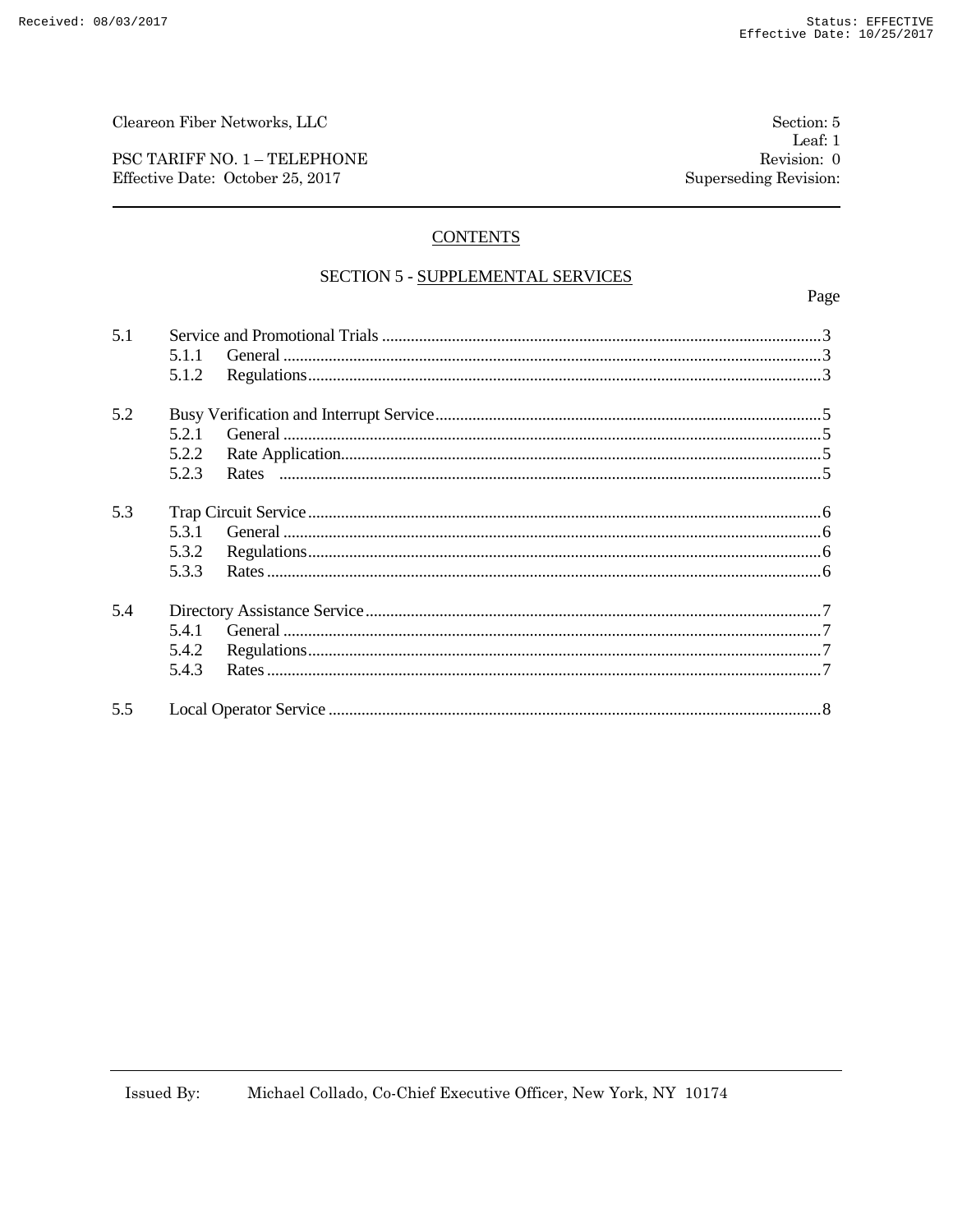PSC TARIFF NO. 1 – TELEPHONE Revision: 0 Effective Date: October 25, 2017 Superseding Revision:

Leaf: 2

# CONTENTS (cont'd)

## SECTION 5 - SUPPLEMENTAL SERVICES (cont'd)

Page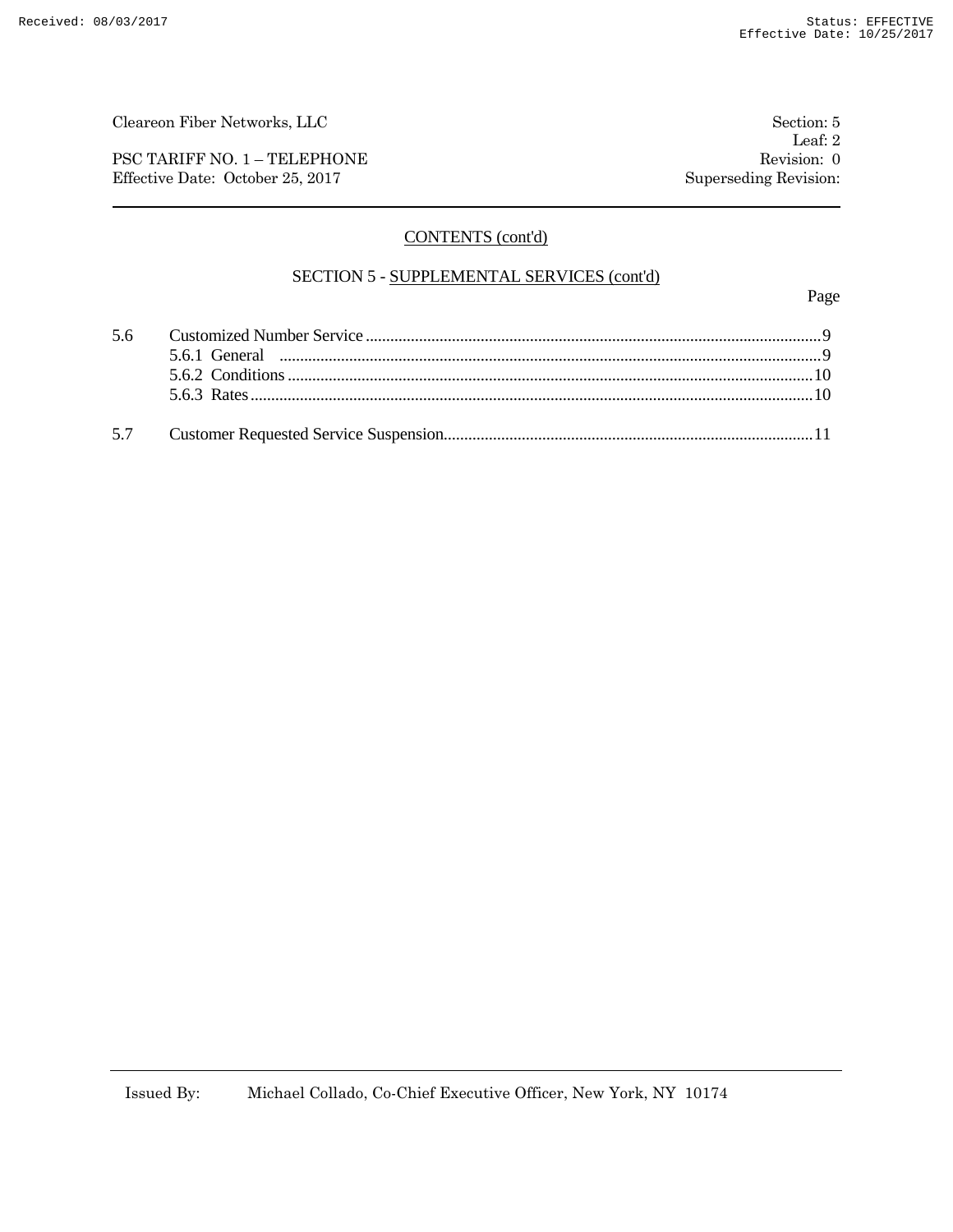PSC TARIFF NO. 1 – TELEPHONE Revision: 0 Effective Date: October 25, 2017 Superseding Revision:

Leaf: 3

# SECTION 5 - SUPPLEMENTAL SERVICES

# 5.1 SERVICE AND PROMOTIONAL TRIALS

#### 5.1.1 General

The Company may establish temporary promotional programs wherein it may waive or reduce nonrecurring or recurring charges, to introduce a present or potential customer to a service not previously subscribed to by the customer.

#### 5.1.2 Regulations

- a. Appropriate notification of the Trial will be made to all eligible customers and to the Commission. Appropriate notification may include direct mail, bill inserts, broadcast or print media, direct contact or other comparable means of notification.
- b. During a Service Trial, the service(s) is provided automatically to all eligible customers, except those customers who choose not to participate. Customers will be offered the opportunity to decline the trial service both in advance and during the trial. A customer can request that the designated service be removed at any time during the trial and not be billed a recurring charge for the period that the feature was in place. At the end of the trial, customers that do not contact the Company to indicate they wish to retain the service will be disconnected from the service at no charge.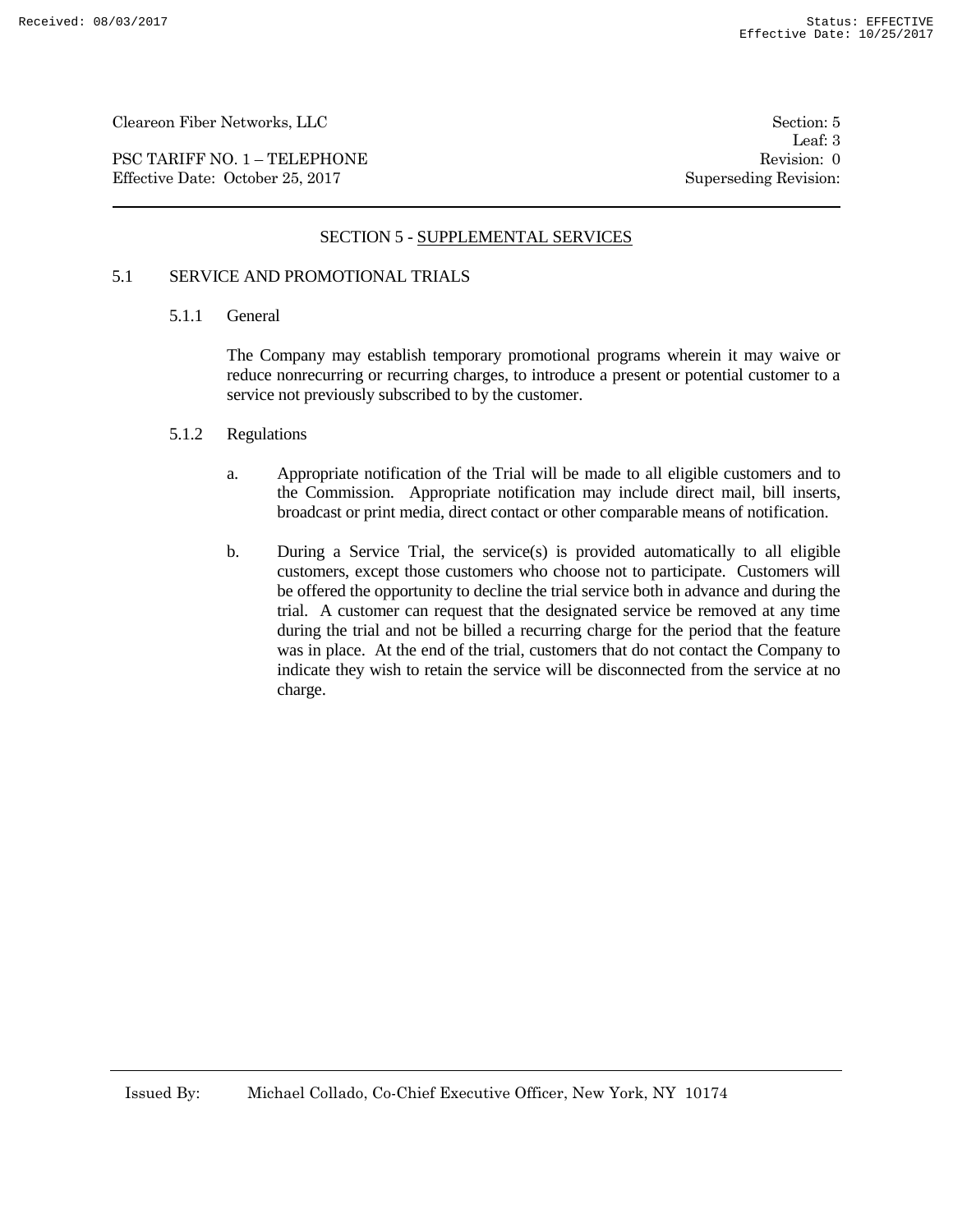PSC TARIFF NO. 1 – TELEPHONE Revision: 0 Effective Date: October 25, 2017 Superseding Revision:

Leaf: 4

## SECTION 5 - SUPPLEMENTAL SERVICES (cont'd)

# 5.1 SERVICE AND PROMOTIONAL TRIALS (cont'd)

- 5.1.2 Regulations (cont'd)
	- c. During a Promotional Trial, the service is provided to all eligible customers who ask to participate. Customers will be notified in advance of the opportunity to receive the service in the trial for free. A customer can request that the service be removed at any time during the trial and not be billed a recurring charge for the period that the service was in place. At the end of the trial, customers that do not contact the Company will be disconnected from the service.
	- d. Customers can subscribe to any service listed as part of a Promotional Trial and not be billed the normal Connection Charge. The offering of this trial period option is limited in that a service may be tried only once per customer, per premises.
	- e. The Company retains the right to limit the size and scope of a Promotional Trial.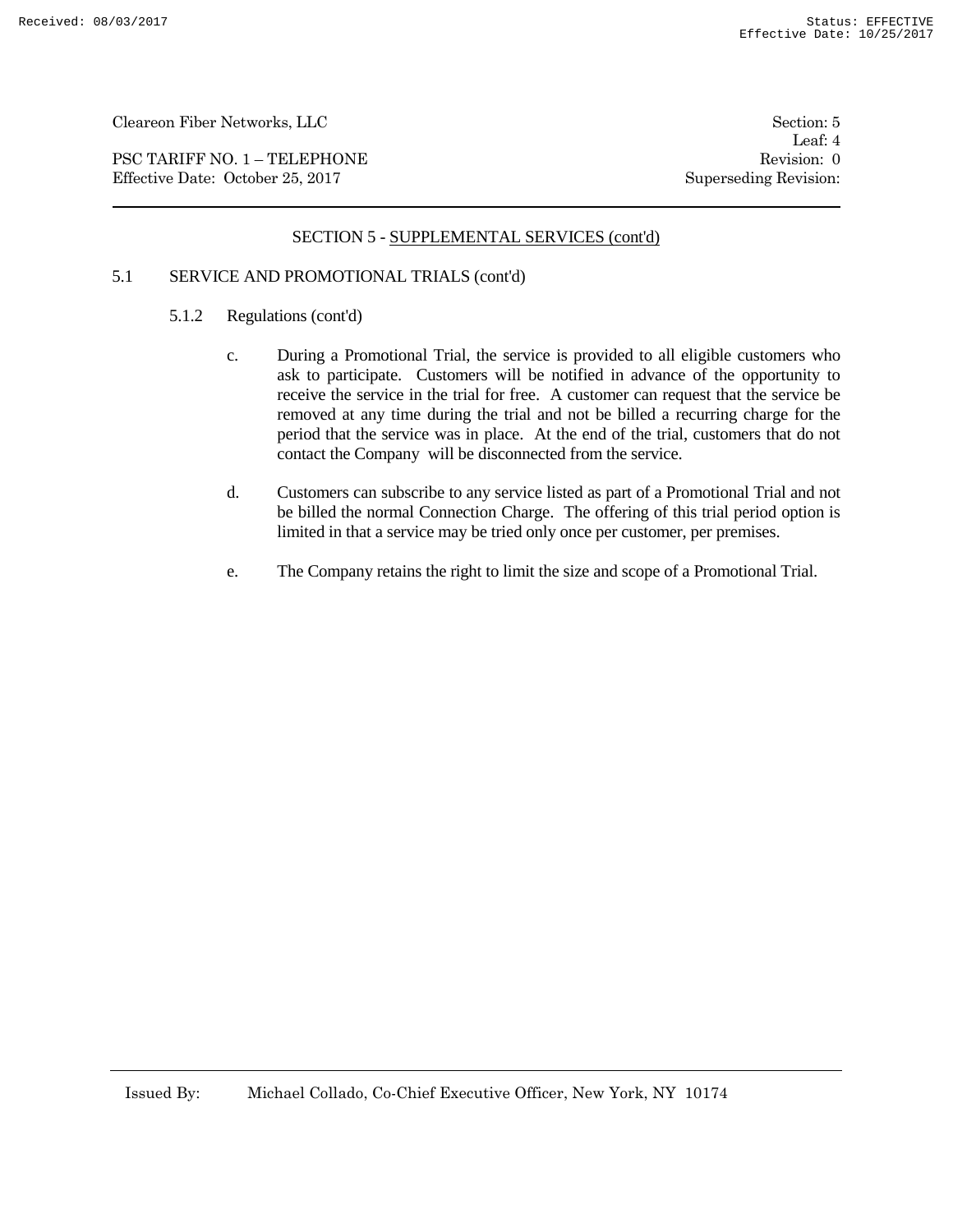PSC TARIFF NO. 1 – TELEPHONE Revision: 0<br>
Effective Date: October 25, 2017 Superseding Revision: 0 Effective Date: October 25, 2017

Leaf: 5

# SECTION 5 - SUPPLEMENTAL SERVICES (cont'd)

## 5.2 BUSY VERIFICATION AND INTERRUPT SERVICE

5.2.1 General

Upon request of a calling party, the Company will verify a busy condition on a called line. An operator will determine if the line is clear or in use and report to the calling party. In addition, the operator will intercept an existing call on the called line if the calling party indicates an emergency and requests interruption.

- 5.2.2 Rate Application
	- a. A Verification Charge will apply when:
		- 1. The operator verifies that the line is busy with a call in progress, or
		- 2. The operator verifies that the line is available for incoming calls.
	- b. Both a Verification Charge and an Interrupt Charge will apply when the operator verifies that a called number is busy with a call in progress and the customer requests interruption. The operator will interrupt the call advising the called party of the name of the calling party and the called party will determine whether to accept the interrupt call. Charges will apply whether or not the called party accepts the interruption.
	- c. No charge will apply when the calling party advises that the call is from an official public emergency agency.
- 5.2.3 Rates

|                                   | Minimum | Maximum |
|-----------------------------------|---------|---------|
| Verification Charge, each request | \$ 0.01 | \$5.00  |
| Interrupt Charge, each request    | \$ 0.01 | \$5.00  |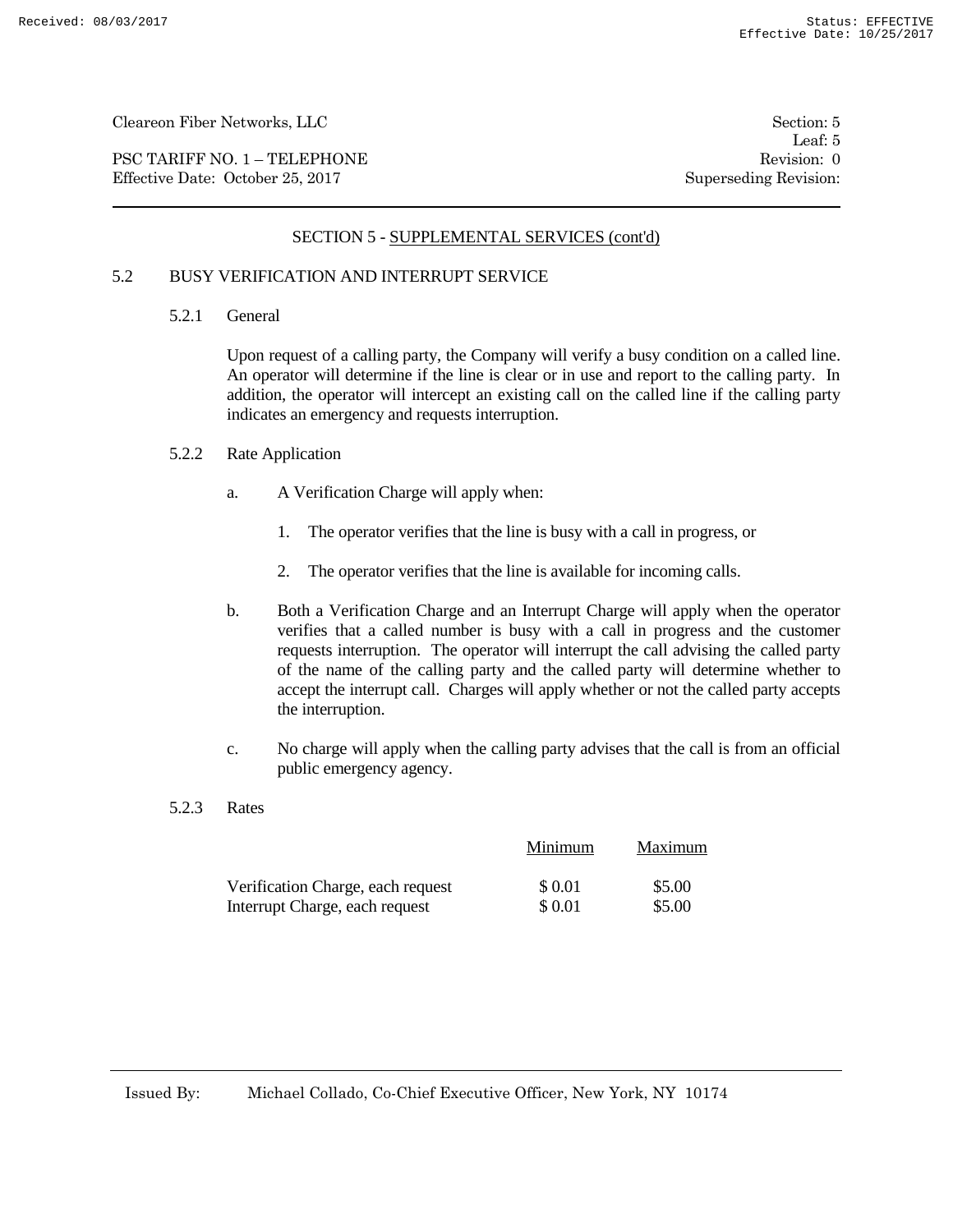PSC TARIFF NO. 1 – TELEPHONE Revision: 0 Effective Date: October 25, 2017 Superseding Revision:

Leaf: 6

#### SECTION 5 - SUPPLEMENTAL SERVICES (cont'd)

#### 5.3 TRAP CIRCUIT SERVICE

5.3.1 General

Trap Circuit Service is designed to allow the customer to control the release of an incoming call so that in situations involving emergency or nuisance calls, calls may be held and traced.

- 5.3.2 Regulations
	- a. This service is provided when there is a continuing requirement for the identification of the calling party in cases involving nuisance calls or emergency situations or other situations involving law enforcement or public safety.
	- b. The customer shall be required to sign a written request for this service. By signing the request the customer shall release the Company from any liability, and the customer agrees to indemnify and hold the Company harmless from any liability it may incur in providing this service. The Company may require the recommendation of an appropriate law enforcement agency prior to providing this service. Any information obtained by the Company in the tracing of a call will be provided only to the law enforcement agency designated. The only exception to this will be emergency situations such as fire, serious illness or other similar situations, in which case the appropriate agency will be notified.
	- c. The equipment required to provide this service cannot be operated in all central offices. The service is restricted to locations where facilities permit.
	- d. The Company makes no guarantee concerning the tracing and identification of any call when the service is provided. The Company will furnish the service only on the express condition that no liability shall attach to it for any reason arising out of the provision of the service.
- 5.3.3 Rates

| Per request, |        |
|--------------|--------|
| Minimum:     | \$0.01 |
| Maximum:     | \$5.00 |

Issued By: Michael Collado, Co-Chief Executive Officer, New York, NY 10174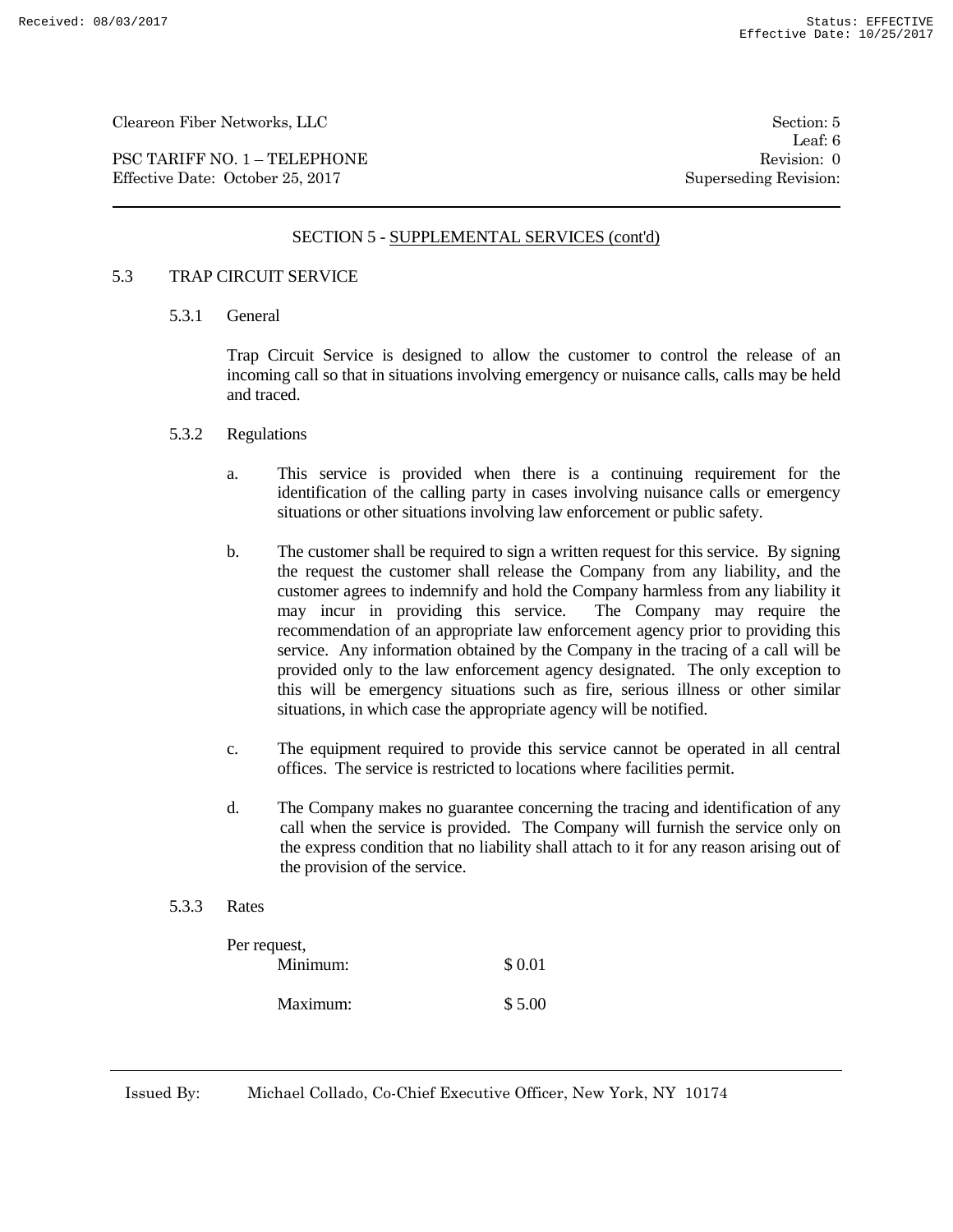PSC TARIFF NO. 1 – TELEPHONE Revision: 0 Effective Date: October 25, 2017 Superseding Revision:

Leaf: 7

## SECTION 5 - SUPPLEMENTAL SERVICES (cont'd)

## 5.4 DIRECTORY ASSISTANCE SERVICE

5.4.1 General

A customer may obtain assistance, for a charge, in determining a telephone number by dialing Directory Assistance Service. A customer can also receive assistance by writing the Company with a list of names and addresses for which telephone numbers are desired.

5.4.2 Regulations

A Directory Assistance Charge applies for each telephone number, area code, and/or general information requested from the Directory Assistance operator except as follows:

- a. Calls from coin telephones, including COCOTS.
- b. Requests for telephone numbers of non-published service.
- c. Requests in which the Directory Assistance operator provides an incorrect number. The customer must inform the Company of the error in order to receive credit.
- d. Requests from individuals with certified visual or physical handicaps in which the handicap prevents the use of a local directory. Individuals must be certified in accordance with the terms outlined under "Handicapped Person" in Section 10 of this Tariff, up to a maximum of 50 requests per month.

#### 5.4.3 Rates

Unless one of the exceptions listed above applies, the charges as shown below apply for each request made to the Directory Assistance operator:

| Minimum: | \$0.01 |
|----------|--------|
| Maximum: | \$2.00 |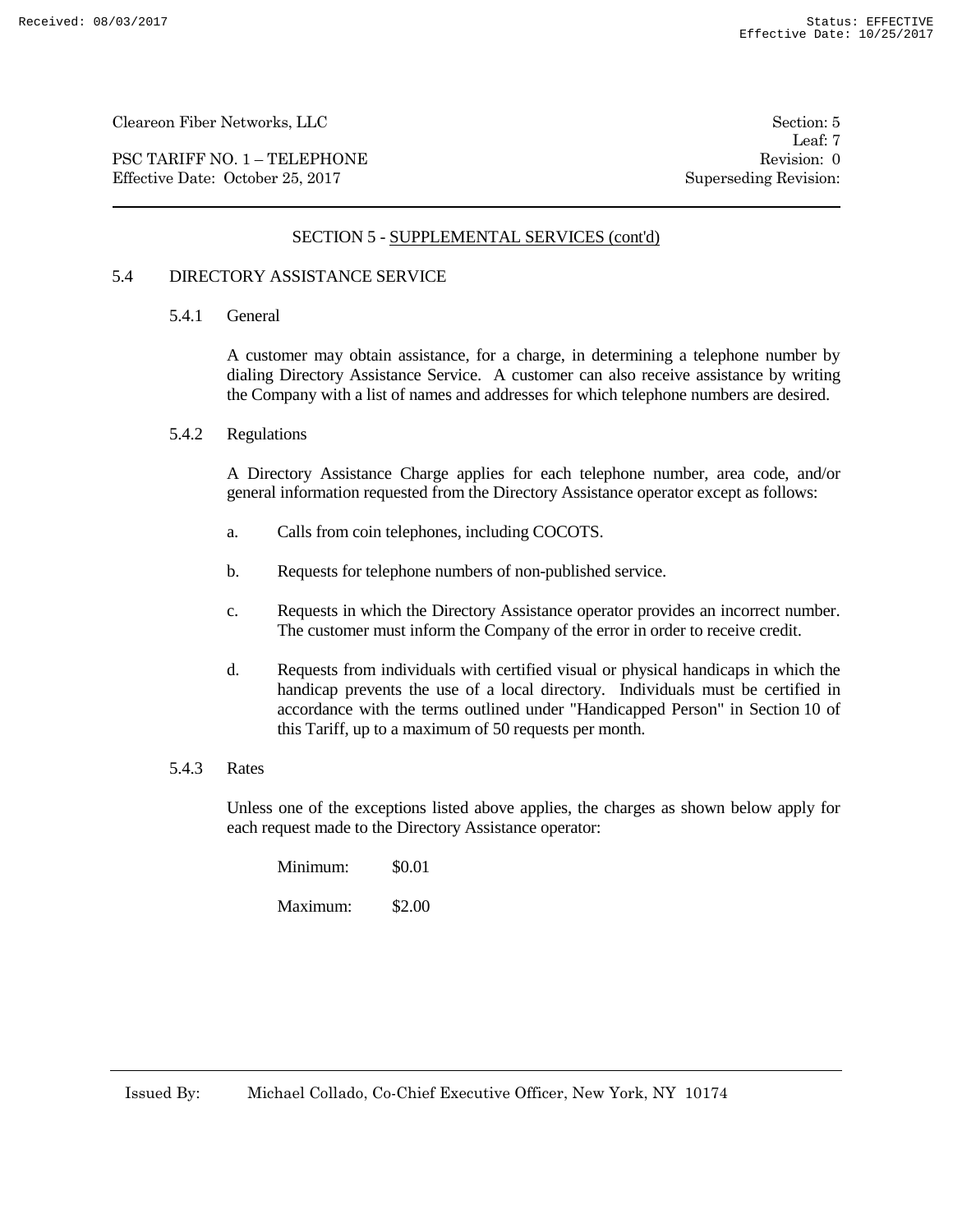PSC TARIFF NO. 1 – TELEPHONE Revision: 0 Effective Date: October 25, 2017 Superseding Revision:

#### SECTION 5 - SUPPLEMENTAL SERVICES (cont'd)

## 5.5 LOCAL OPERATOR SERVICE

Local calls may be completed or billed with the live or mechanical assistance by the Company's operator center. Calls may be billed collect to the called party, to an authorized 3rd party number, to the originating line, or to a valid authorized calling card. Local calls may be placed on a station to station basis or to a specified party (see Person to Person), or designated alternate. Usage charges for local operator assisted calls are those usage charges that would normally apply to the calling party's service. Where no local charge applies (flat rate service), the usage charge is \$0.00. In addition to usage charges, an operator assistance charge applies to each call:

|                                      | Minimum | Maximum |
|--------------------------------------|---------|---------|
| Local Operator Assistance, per call: | \$0.00  | \$5.00  |

Leaf: 8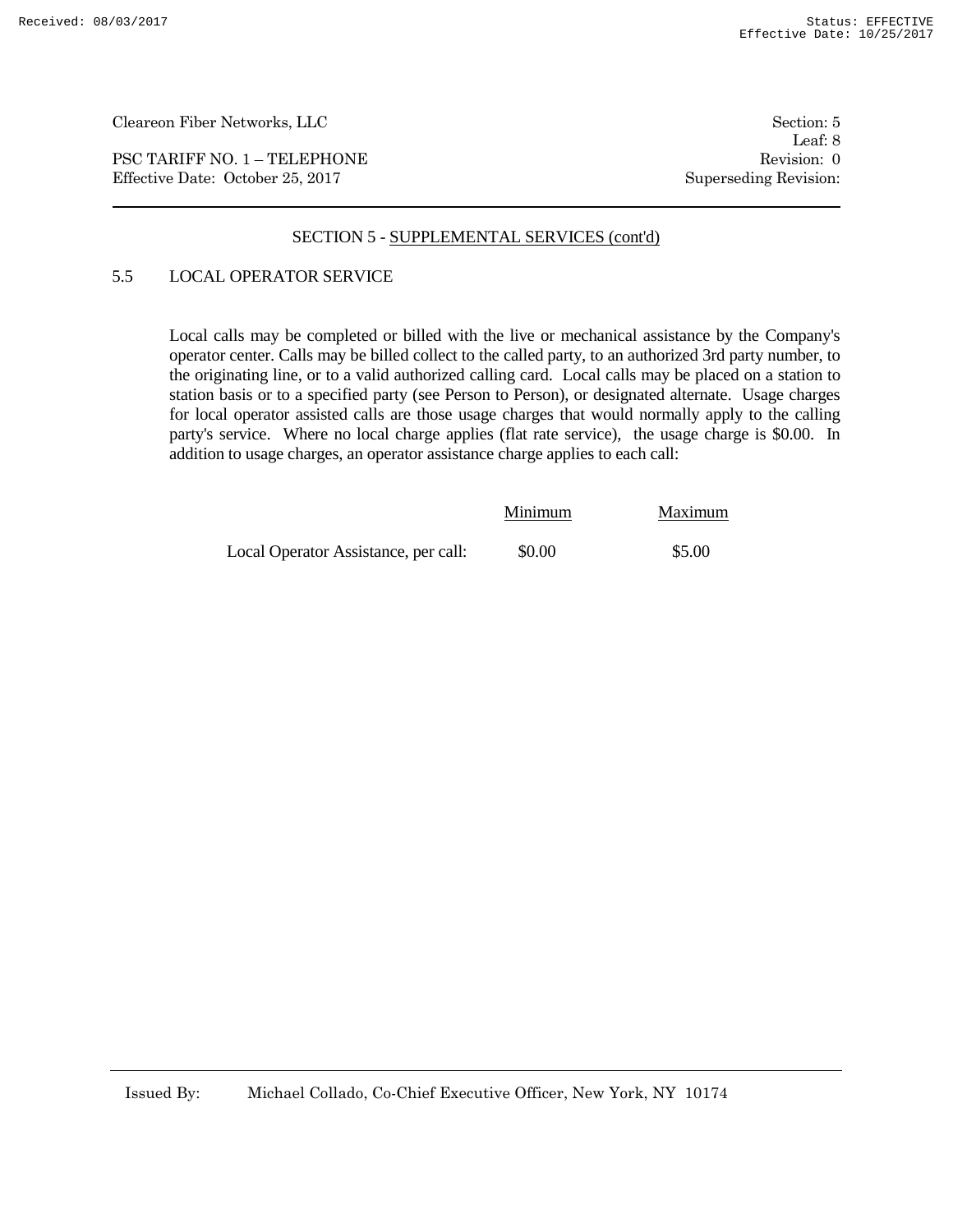PSC TARIFF NO. 1 – TELEPHONE Revision: 0 Effective Date: October 25, 2017 Superseding Revision:

Leaf: 9

# SECTION 5 - SUPPLEMENTAL SERVICES (cont'd)

#### 5.6 CUSTOMIZED NUMBER SERVICE

#### 5.6.1 General

- a. Customized Number Service allows a customer to order a specified telephone number rather than the next available number.
- b. Customized Number Service is furnished subject to the availability of facilities and requested telephone numbers.
- c. The Company will not be responsible for the manner in which Customized Numbers are used for marketing purposes by the customer.
- d. When a new customer assumes an existing service which includes Customized Number Service, the new customer may keep the Customized Number, at the tariffed rate, with the written consent of the Company and the former customer.
- e. The Company reserves and retains the right:
	- 1. To reject any request for specialized telephone numbers and to refuse requests for specialized telephone numbers;
	- 2. Of custody and administration of all telephone numbers, and to prohibit the assignment of the use of a telephone number by or from any customer to another, except as otherwise provided in this Tariff;
	- 3. To assign or withdraw and reassign telephone numbers in any exchange area as it deems necessary or appropriate in the conduct of its business.
	- 4. The limitation of liability provisions of this tariff in Section 2.1.1 are applicable to Customized Number Service.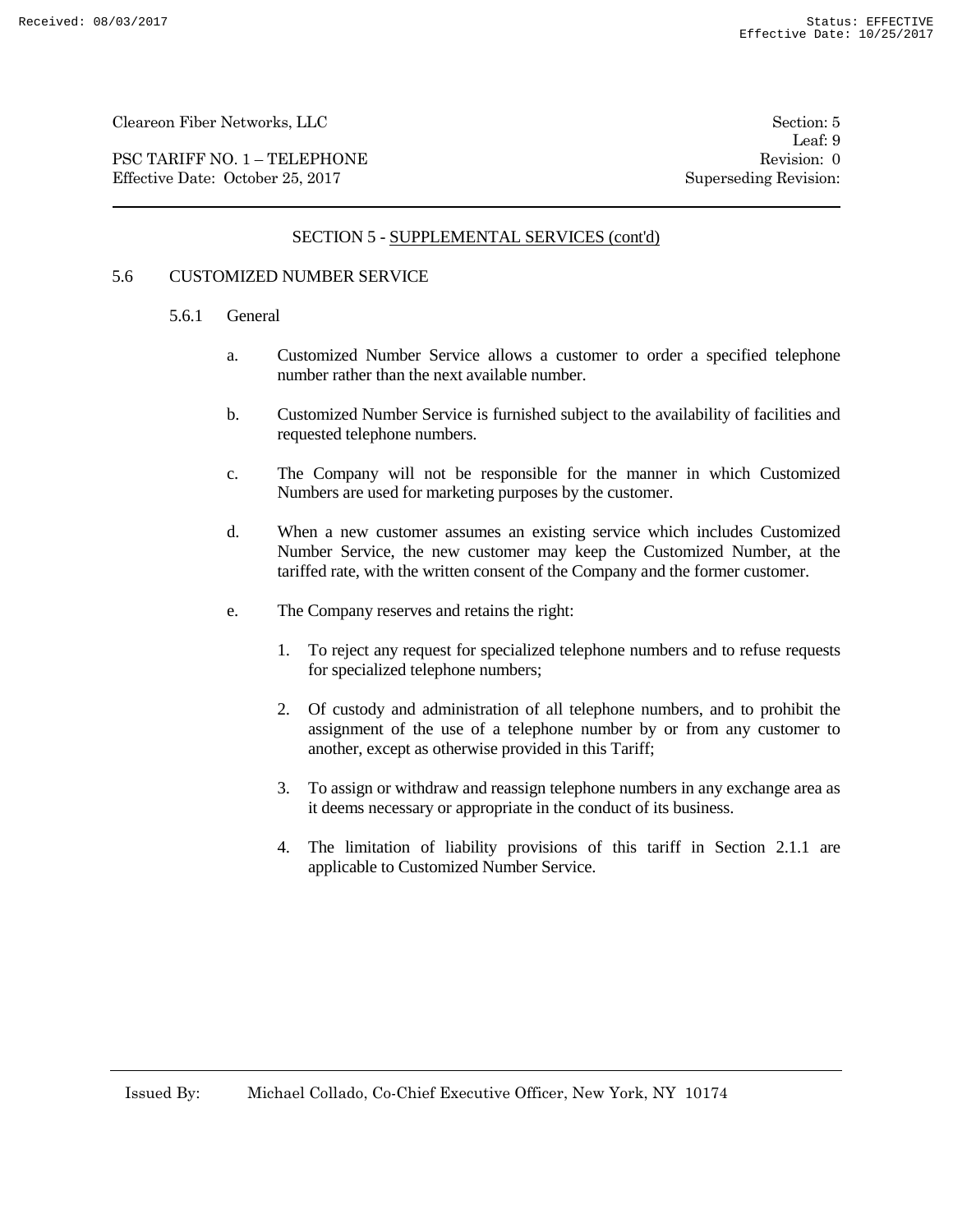PSC TARIFF NO. 1 – TELEPHONE Revision: 0 Effective Date: October 25, 2017 Superseding Revision:

Leaf: 10

# SECTION 5 - SUPPLEMENTAL SERVICES (cont'd)

# 5.6 CUSTOMIZED NUMBER SERVICE (cont'd)

- 5.6.2 Conditions
	- a. Charges for Customized Number Service apply when a customer:
		- 1. Requests a telephone number other than the next available number from the assignment control list, and such requested number is placed into service within six months of the date of the request.
		- 2. Requests a number change from the customer's present number to a Customized Number.
	- b. The Company shall not be liable to any customer for direct, indirect or consequential damages caused by a failure of service, change of number, or assignment of a requested number to another customer whether prior to or after the establishment of service. In no case shall the Company be liable to any person, firm or corporation for an amount greater than such person, firm or corporation has actually paid to the Company for Customized Number Service.
- 5.6.3 Rates

|                          | Minimum | Maximum  |
|--------------------------|---------|----------|
| Set-up Charges           |         |          |
| <b>Business Customer</b> | \$0.00  | \$200.00 |